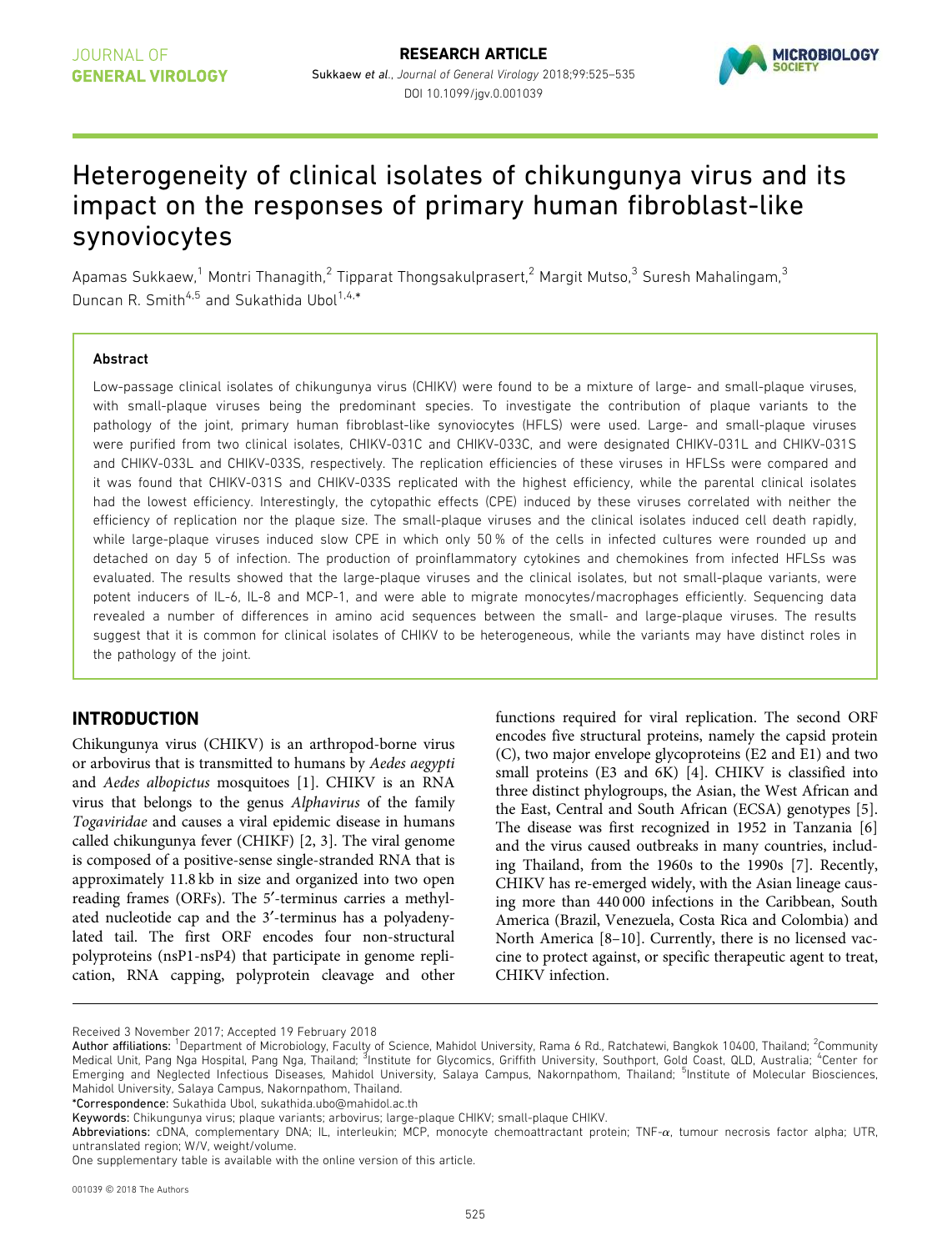CHIKV infection causes CHIKF, in which infected individuals develop a high fever, headache, skin rash, myalgia/myositis and arthralgia/arthritis [11]. Several cytokines and chemokines are associated with CHIKF disease progression, including type I interferons (IFNs) and pro-inflammatory cytokines (IL-6, IL-8, IL-12, IL-15 and MCP-1), which are increased in patients' sera during acute CHIKF [12], suggesting that a strong inflammatory response of the tissue is one of the immunopathogenic characteristics of CHIKF [13]. In the majority of cases, the signs and symptoms of acute CHIKV usually resolve within 2 weeks [14]. However, a large proportion of patients exhibit a chronic phase, with persistent infection and relapsing severe arthritis that can last several months or even years [15–17], causing considerable disability in the extremities [18]. The viral RNA and proteins can be found in synovial macrophages from these patients for up to 18 months post-infection [19]. Moreover, CHIKV-induced arthralgia/arthritis is associated with musculoskeletal tissue infection [20] and infiltration of immune cells (monocytes, macrophages, NK cells, and CD4<sup>+</sup> and CD8<sup>+</sup> T cells) to the joints, mediating inflammation [21]. Recently, increased levels of granzyme A, which affected and promoted arthritic inflammation in mice and CHIKF patients, was reported [22].

During the CHIKV outbreak in the southern part of Thailand in 2009–2010, our laboratory successfully isolated CHIKVs from patients' sera. The isolated CHIKVs are composed of a mixed population of small- and large-plaque phenotype viruses with respect to plaque morphology in Vero cells. The large- and small-plaque viruses were plaque-purified to obtain homogeneous large- and small-plaque viruses. How these large- and small-plaque phenotype viruses are involved in CHIKV-induced arthralgia/arthritis is of interest. In vitro studies have shown that CHIKV can infect many cell types, such as human epithelial and endothelial cells, monocyte-derived macrophages, primary dermal fibroblasts and synovial fibroblasts [23]. Synovial tissue is a predominant target of CHIKV infection, with severe joint pain or arthritis resulting [19]. Therefore, in the present study we investigated the effects of large- and small-plaque CHIKV in parallel with the clinically isolated parental CHIKV on synovial tissue using primary human fibroblastlike synoviocytes (HFLS) as a model system. We also analysed the genomic sequences of these virus isolates.

# RESULTS

## Clinical isolates of CHIKV are composed of two different phenotypes of the virus based on plaque size

During an epidemic of CHIKV in the southern part of Thailand in 2009–2010, 6 isolates of CHIKV from patients with severe arthralgia and 12 isolates from patients with mild CHIKF were obtained [24]. These viruses were amplified once in C6/36 cells and the infectious virions were quantified in Vero cells. We observed heterogeneous phenotypes from these CHIKV isolates, with each clinical isolate being composed of large- and small-plaque variants. The largeplaque variants are larger than 4 mm and the small-plaque variants are smaller than 2 mm (Fig. 1a). The number of large- and small-plaques present in each group of isolates was quantified by plaque formation in Vero cells. Strikingly, a high proportion of small-plaque size variants, representing about 70 % of all plaques, was observed from both patient groups, as shown in Fig. 1(b). This may reflect the population of CHIKV in the circulation of patients, and suggests that the small-plaque CHIKV predominated during the outbreak in the southern part of Thailand, warranting further study regarding the reasons behind this characteristic and the roles of plaque variants in the context of the disease pathogenesis.

## Small-plaque variants of CHIKVs have higher infectivity in human fibroblast-like synoviocytes as compared to large-plaque viruses and the clinical isolates

To obtain large- and small-plaque viruses, two clinical isolates, CHIKV-031C and CHIKV-033C, were selected. The large-plaque and small-plaque viruses in the clinical isolates were subjected to repeated plaque purification to acquire homogeneous large-plaque and small-plaque viruses. The homogeneous populations of large- and small-plaque variants are shown in Fig. 2(a), alongside their respective parental viruses. These variants were designated CHIKV-031L and CHIKV-031S for the large- and small-plaque viruses purified from the parental CHIKV-031C, and CHIKV-033L and CHIKV-033S for the large- and smallplaque viruses purified from the parental CHIKV-033C. These variants exhibited stable plaque sizes after six rounds of repeat plaque purification.

We hypothesized that different plaque variants naturally occurring in patients have distinct infectivity profiles. As we have previously demonstrated, HFLS cultures are susceptible to CHIKV and produce cytokines that mediate arthralgia/ arthritis [25], and so this system was selected as a model system to determine the viral infectivity of the large- and small-plaque variants in parallel with the clinical isolates. Monolayer cultures of HFLS were therefore infected with these viruses at a multiplicity of infection (m.o.i.) of 0.01 p.f.u.  $cell^{-1}$ , and the viral growth kinetics were monitored for 5 consecutive days. As shown in Fig. 2(b, c), all of the viruses replicated rapidly and yielded progenies up to  $10^6$  and  $10^7$ p.f.u.  $ml^{-1}$  approximately 48 to 72 h post-infection. The cells infected with CHIKV-031S and, to a lesser extent, those infected with CHIKV-031L produced a significantly higher number of viral progeny as compared to CHIKV-031C. Cells infected with CHIKV-033S produced a significantly higher number of progeny viruses compared to CHIKV-033L and its corresponding clinical isolate. This suggests that the smallplaque phenotype has a growth advantage over the large-plaque and parental viruses in HFLS cells.

The cellular consequences of the infection of HFLS by the CHIKV viruses were also observed. The large- and smallplaque variants from the two CHIKV clinical isolates caused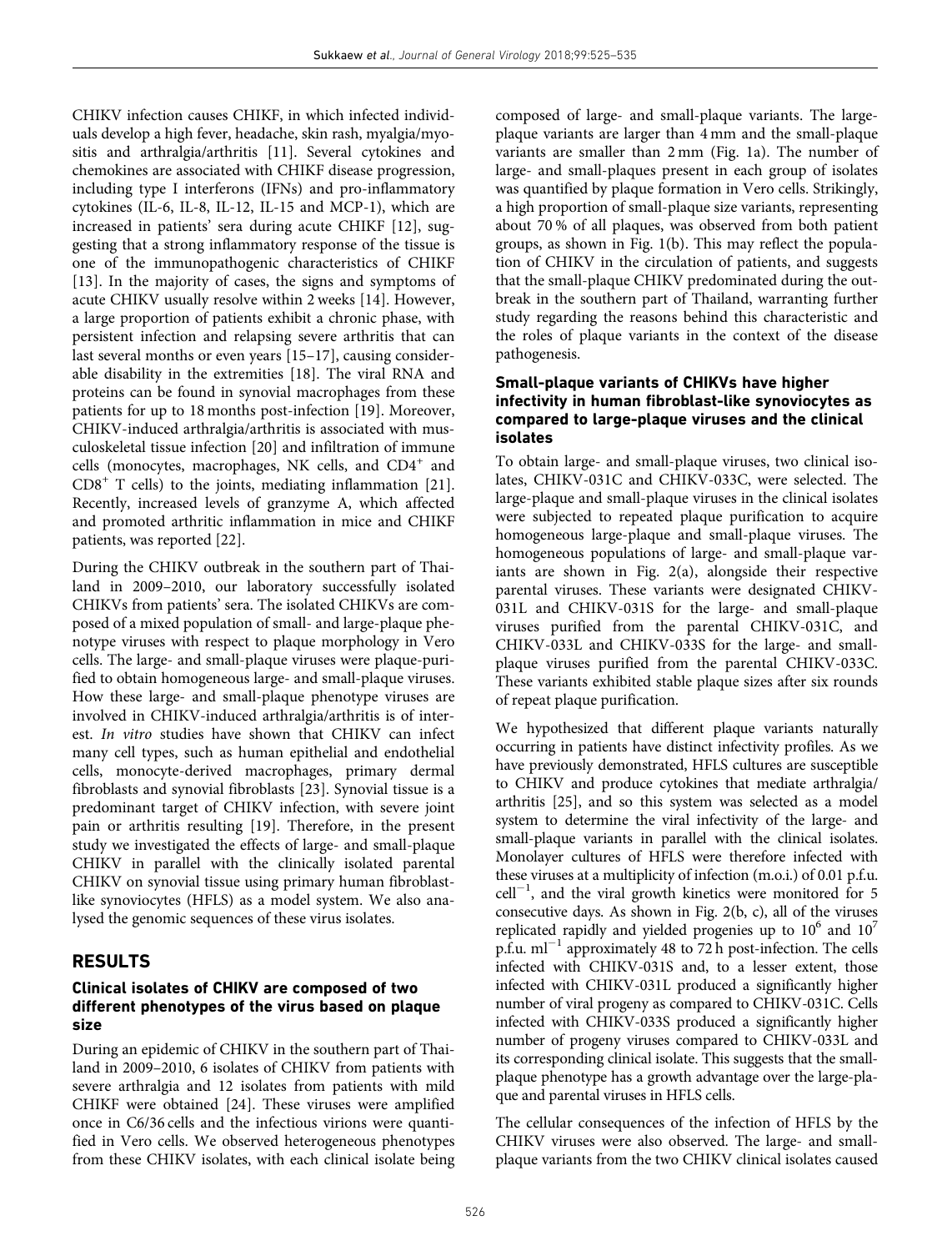

Fig. 1. The percentage of small-plaque variants versus large-plaque variants from clinical isolates of CHIKV. Low passage CHIKV isolates were examined by plaque formation in Vero cells [CHIKV-031C (left) and CHIKV-033C (right]. (a) The large-plaque population (size  $\geq$ 4 mm) is indicated with black arrows and the small-plaque population (size  $\leq$ 2 mm) is indicated with white arrows. (b) The CHIKV isolated from the sera of patients with severe arthralgia and mild CHIKF, respectively, were propagated in C6/36 cells, and the supernatants were harvested on day 3 of infection. The number of small- and large-plaque variants in the supernatants was quantified using Vero cells. The data are expressed as percentages of each variant in terms of the total number of plaques. The data showed a mean±sD from n=6 and 12 for severe arthralgia and mild patients, respectively. The data were assessed statistically using Student's t-test with  $P$  value <0.05 (two tail).

CPE in HFLS that were similar to those caused by their parental viruses in the sense that the cells rounded up and detached from the culture vessel surface. Interestingly, however, the large-plaque variants produced reduced in vitro CPE as compared to the small-plaque variants and the clinically isolated viruses (Table 1). Moreover, the two small-plaque variants exhibited CPE that were indistinguishable from those of the parental viruses. These results indicate that the small-plaque variants have higher infectivity and cause more rapid CPE as compared to the large-plaque variants,

suggesting that this could play a major role in CHIKVinduced cellular pathology in infected patients.

#### Large-plaque, but not small-plaque, viruses are potent stimulators of inflammatory cytokines

As inflammatory mediators contribute significantly to the development of arthralgia/arthritis in CHIKV-infected individuals, the induction of inflammatory cytokines by the different plaque phenotypes of CHIKV was investigated. HFLS cells were infected with small-plaque, large-plaque and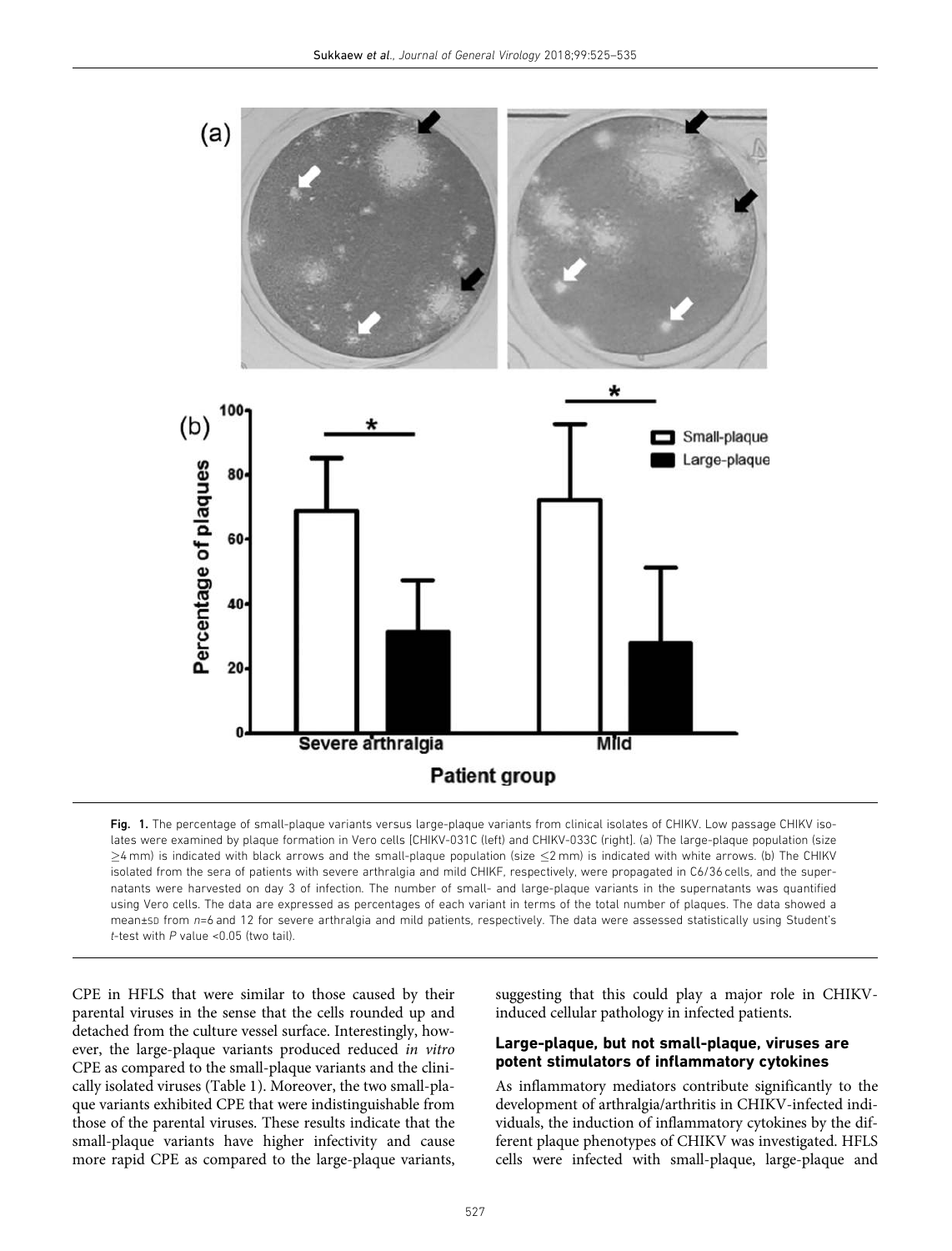

Fig. 2. Plaque morphology and replication kinetics of clinical isolates, large-plaque CHIKV and small-plaque CHIKV. (a) Plaque morphology of clinical isolates, large-plaque variants and small-plaque variants. Human synoviocyte fibroblasts were infected with two isolates of CHIKVs at a multiplicity of infection (m.o.i.) of 0.01. The supernatants of the mock and CHIKV infections were harvested every 24 h after infection for 5 consecutive days. The supernatants were subjected to virus quantification by plaque assay. The growth kinetics of CHIKV-031 and CHIKV-033 are shown in (b) and (c), respectively. The data show the mean±SD from three independent experiments. The data were assessed statistically using Student's t-test with P value <0.05 (two tail).

clinically isolated viruses at an m.o.i. of 0.01 p.f.u.  $\text{cell}^{-1}$ . The culture supernatants were harvested for 3 consecutive days after inoculation and quantified for IL-6, IL-8, MCP-1, MCP-3 and TNF- $\alpha$  production using ELISA.

The clinically isolated CHIKVs and large-plaque variants induced IL-6 and MCP-1 in HFLS cells to a significant degree in comparison to mock infection (Fig. 3a–d), while the small-plaque variants did not upregulate these two mediators. None of the tested CHIKVs induced MCP-3 production (Fig. 3e, f). Infection by large-plaque variants or by their parental clinical isolates stimulated IL-8 production significantly, particularly on day 3 post-infection (Fig. 3g, h), while again, in contrast, the small-plaque variants did not induce IL-8 production.

CHIKV-031S upregulated TNF- $\alpha$  production from day 1 of infection to the end of the experiment, while CHIKV-031C only transiently stimulated TNF- $\alpha$  production on day 1 of infection. In contrast, CHIKV-031L did not stimulate TNF- $\alpha$  production (Fig. 3i). CHIKV-033S stimulated the peak of

TNF- $\alpha$  production earlier than CHIKV-031S, while CHIKV-033C and CHIKV-033S transiently stimulated TNF- $\alpha$  production (Fig. 3j). These results showed that the clinical isolates CHIKV-031C and CHIKV-033C are weak inducers of TNF- $\alpha$ , while the large-plaque viruses have an undetectable effect on TNF- $\alpha$  production as compared to mock-infected cultures, and the small-plaque viruses are TNF- $\alpha$  inducers.

#### Large-plaque variants and clinical isolates strongly induce the migration of monocytes/macrophages

Recruitment of inflammatory cells (monocytes/macrophages) to the infected joint is one of the processes leading to arthralgia/arthritis. We performed monocyte migration assays to determine the effects of immunological mediators produced from HFLS cells infected with CHIKV variants. The results demonstrated that supernatants obtained from HFLS cultures infected with CHIKV-031C or CHIKV-031L induced greater  $CD14<sup>+</sup>$  monocyte migration as compared to supernatants from cultures infected with CHIKV-031S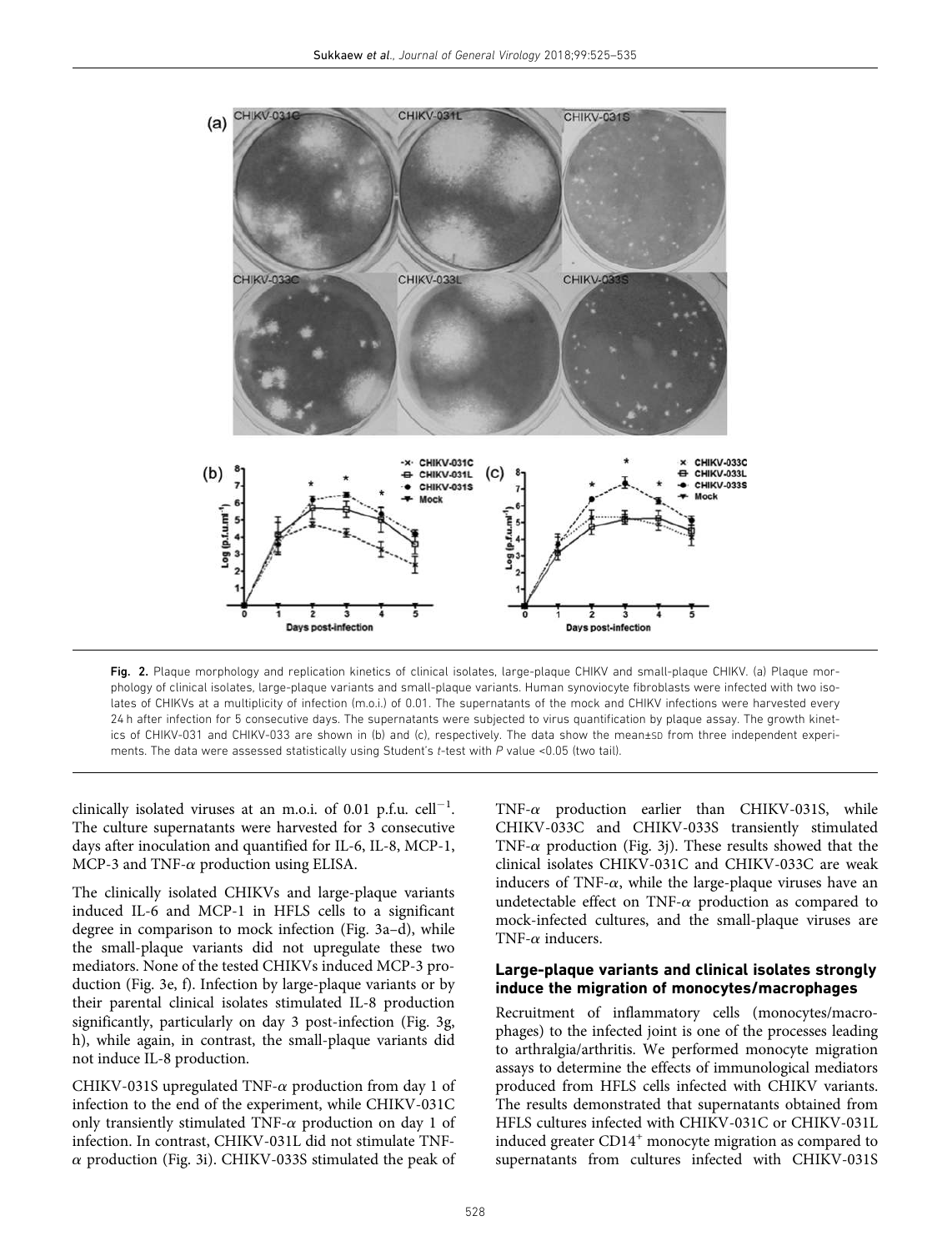Table 1. Small-plaque variants and clinical isolates of CHIKV produced similar levels of cytopathic effects in HFLS cells

HFLS infected with different variants of CHIKV were observed and graded into five levels determined by the percentage of cell morphology changes: –, no CPE; +, 1–25 %; ++, 25–50 %; +++, 50– 75 %; ++++, 75–100 %. The data were obtained from three independent experiments.

| Type of infection    | Degree of CPE |           |           |         |         |  |
|----------------------|---------------|-----------|-----------|---------|---------|--|
|                      | Day 1         | Day 2     | Day 3     | Day 4   | Day 5   |  |
| Mock                 |               |           |           |         |         |  |
| Clinical-isolate 031 |               | $^{++}$   | $+++$     | $+++++$ | $+++++$ |  |
| Large-plaque 031     |               | -         | $\ddot{}$ | $^{++}$ | $^{++}$ |  |
| Small-plaque 031     |               | $^{++}$   | $+++$     | $+++++$ | $+++++$ |  |
| Clinical-isolate 033 |               | $\ddot{}$ | $^{++}$   | $+++$   | $+++++$ |  |
| Large-plaque 033     |               | -         | $^{+}$    | $^{++}$ | $^{++}$ |  |
| Small-plaque 033     |               | $\ddot{}$ | $^{++}$   | $+++$   | $+++++$ |  |

(Fig. 4a). For cultures infected with CHIKV-033 variants, infection by CHIKV-033L recruited monocytes/macrophages more efficiently than CHIKV-033C and CHIKV-033S on days 1 and 2 of infection. However, on day 3 of infection, supernatants from the CHIKV-033L and CHIKV-033C cultures exerted a similar level of recruitment, which was significantly higher than that for CHIKV-033S-infected cultures (Fig. 4b).

## Sequencing of small- and large-plaque purified viruses revealed differences in amino acid sequences

The sequencing of CHIKV-033L and CHIKV-033S revealed a total of 32 nucleotide changes, with 6 nucleotide deletions being found in CHIKV-033L. Most of the nucleotide differences were located in the coding region and only five were found in the 3' UTR. Seventeen nucleotide changes were synonymous (Table 2), while nine nucleotide changes resulted in amino acid (aa) changes (Table 3). All of the non-synonymous changes were located in nsP1, nsP2, nsP3 or E2 proteins.

Three aa differences in nsP1 (29 P/S, 146 N/D and 186 N/D) were located in the methyltransferase region, while the 407 L/P aa is located in domain 3 of nsP1. The 1210 T/M aa is located in the RecA-like helicase domain of nsP2. This region was shown to mediate viral RNA synthesis in Sindbis virus, but it does not interact with the nsP2 protease domain [26]. The 1412 P/S is located in the nsP3 macrodomain and is conserved in alphaviruses. 1636I/V and 1687P/L are located at the junction of the zinc-binding and hypervariable regions of nsP3. Interestingly, for CHIKV-033L there were two aa deletions at the end of nsP3, while in the CHIKV-033S virus this position had leucine followed by an opal termination codon. The last aa difference was located in the structural polyprotein 709 G/S position, which corresponds to a region in the E2 C-terminal transmembrane domain.

## **DISCUSSION**

CHIKV is a re-emerging alphavirus that has high potential to emerge in immunologically naïve populations. CHIKV circulates between two host species, the mosquito vectors and the vertebrate hosts, and thus CHIKV is likely to exist as a heterogeneous population. In the present study, we showed that the investigated low-passage clinical isolates of CHIKV exist as mixed populations of small- and large-plaque phenotypes, with small-plaque viruses being the predominant population. The significance of having two phenotypes of CHIKV circulating in nature is unclear. However, we hypothesized that this may be beneficial to the virus, because to maintain its viability, CHIKV must have a host-switching mode during its life cycle and therefore each phenotype may have a specific host preference. This point requires further investigation.

There are several factors that can mediate plaque size. One is genetic change. An association between gene mutations and plaque variants was reported for CHIKV isolated from the Comoros Islands [27]. The plaque phenotypes of this isolate are determined by two aa substitutions. One is located in the nsP2 region, where the large-plaque virus has a tyrosine (Y642) and the small-plaque virus has a cysteine (C642). The other is a substitution at position 524 in nsP3. The large-plaque virus has an arginine (R524), while the small-plaque variant has a stop codon (X524). Another example of the role of genetic change in plaque phenotype was presented by Lim and colleagues [28], who found that a large-plaque CHIKV exhibited four unique aa substitutions in nsP1, nsP2 and 6K, while a small-plaque variant had three substitutions in nsP1 and E2. In our study, the genome sequencing of small- and large-plaque viruses revealed nine aa changes. When the aa sequences were compared to those of 23 different CHIKV isolates, 8 aa changes were noted. For CHIKV-033L these changes were in nsP1 (S29 and P407), nsP2 (M675) and E2 (S384), while for CHIKV-033S the changes were in nsP1 (N146) and nsP3 (P79, I303 and P354) (Table 3). In addition, there is also the deletion of two aa in CHIKV-003L and the presence of a stop codon in CHIKV-033S, both of which are located at the end of nsP3. Either an individual difference or a combination of these sequence differences in CHIKV-033L and CHIKV-033S may contribute to the plaque size.

Investigation of the replication efficiency of HFLS revealed that the small-plaque variants replicated more rapidly and to higher titres than the large-plaque viruses and the parental clinical isolates. This is in agreement with reports based on CHIKVs isolated from the Comoros Islands and Sri Lanka [27, 28]. Interestingly however, small-plaque variants caused more rapid CPE than the large-plaque viruses. This contradicts the general understanding that large-plaque variants typically replicate faster, give a higher virus yield and cause more severe CPE, while small-plaque viruses tend to be less virulent [29–32]. However, there are some exceptions. For example, a study by Wu and colleagues showed that the small plaque size of Japanese encephalitis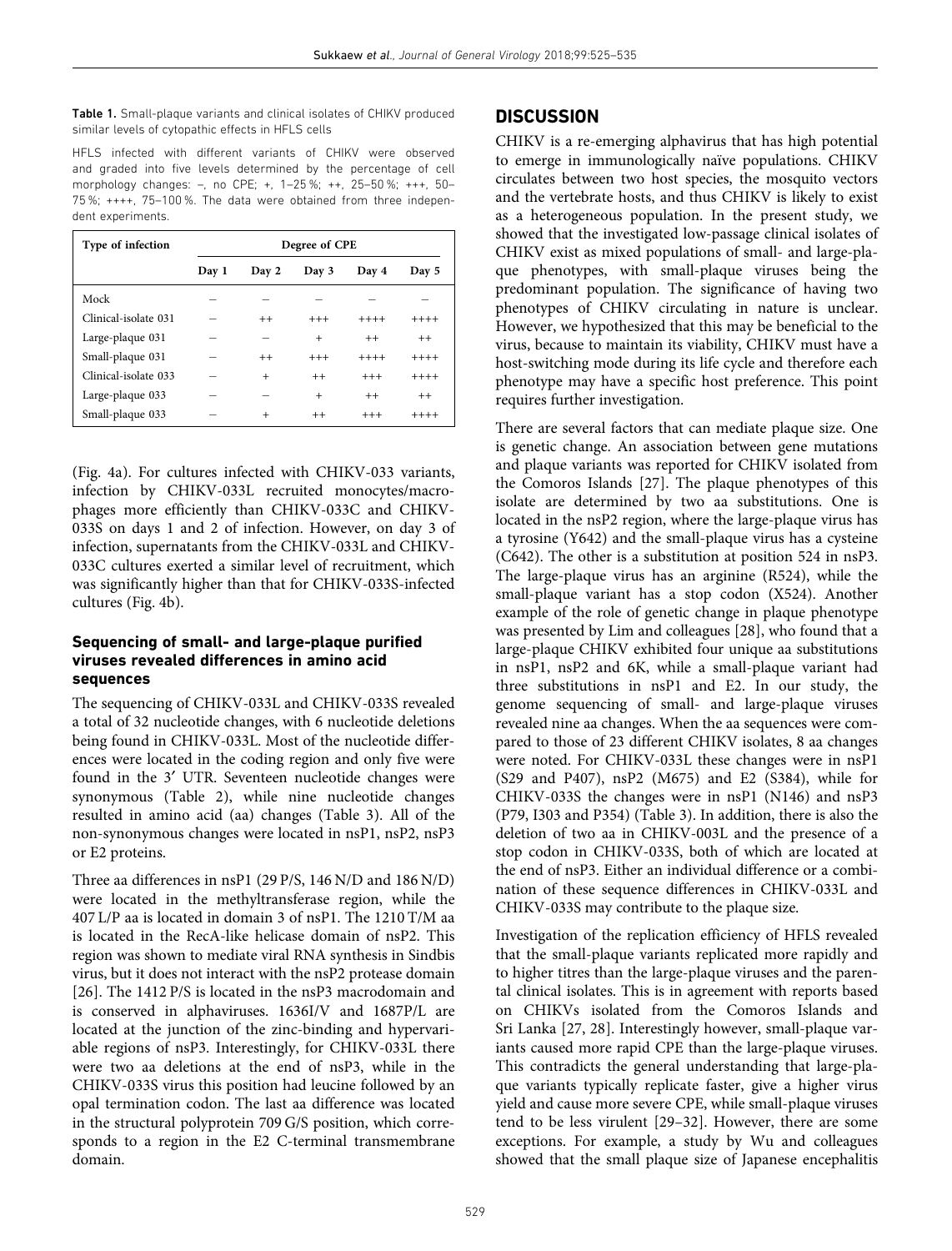

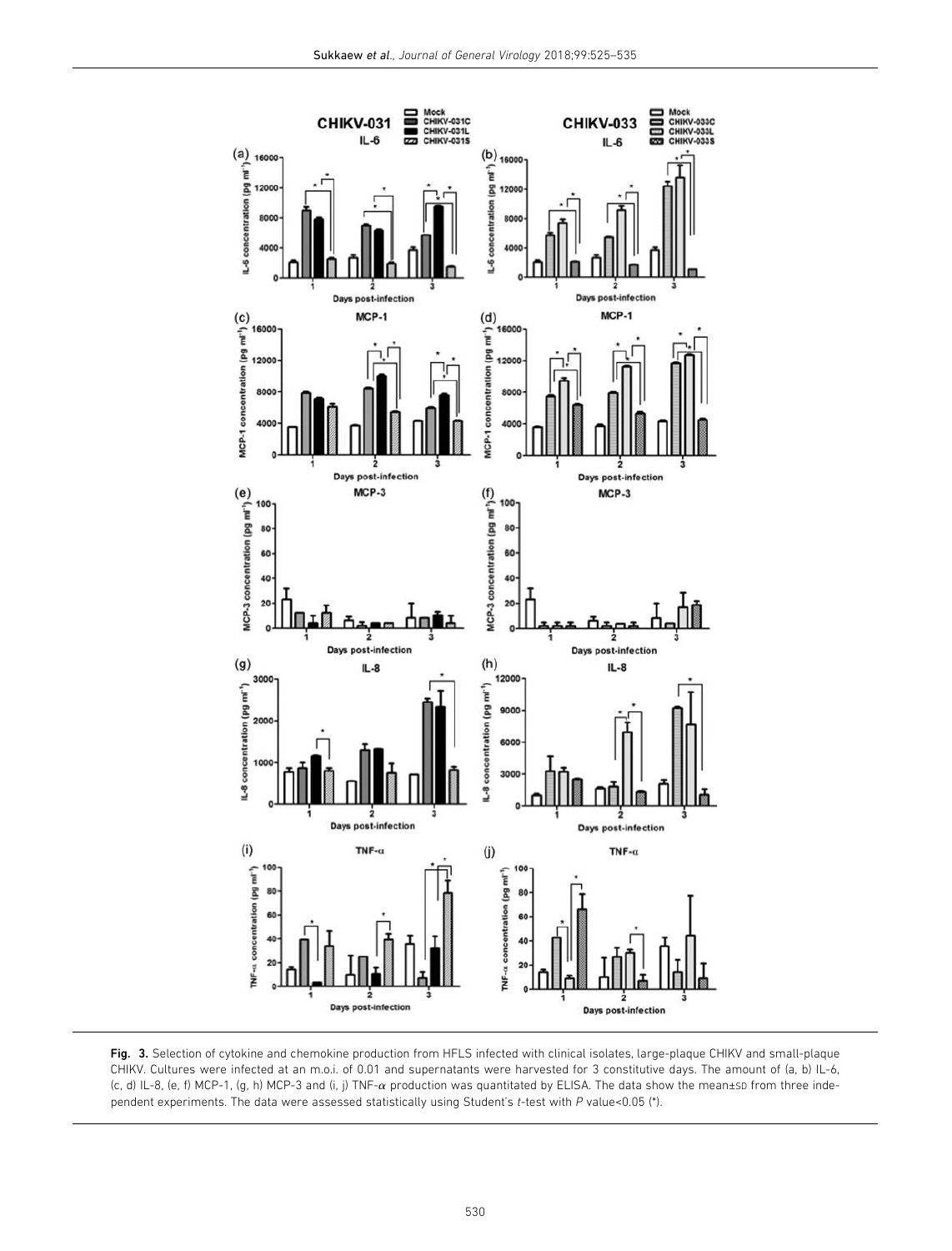

Fig. 4. Different percentages of monocyte migration observation for monocytes culturing with supernatants from HFLS infected with CHIKVs. A monocyte migration assay was performed by adding  $2\times10^5$ primary human CD14<sup>+</sup> monocytes in the apical chamber of a transwell. The media from infected HFLS and mock-treated cells were added to the basal chamber. At 14 h after incubation at 37 $^{\circ}$ C, 5% CO<sub>2</sub>, the number of migrating cells was determined and expressed as a percentage. The data were assessed statistically using Student's t-test with  $P$  value <0.05 (\*).

virus is not attenuated and is neuroinvasive and neurovirulent in mice, whereas the large-plaque variant is attenuated and exhibits reduced mouse neurovirulence [33]. Similarly, a study of a small-plaque variant of Ross River virus (RRV) infection in mice reported enhanced disease severity and mortality as compared to infection with wild-type RRV [34]. In addition, small-plaque mutants of influenza virus showed increased virulence in mice and were less sensitive to neutralization by murine collectins as compared to the wild-type virus [35]. These adaptations and mutations of the viruses are beneficial for increasing infectivity and fitness. In this regard, the most relevant differences between CHIKV-033L and CHIKV-033S that might contribute to

Table 2. Synonymous nucleotide differences in CHIKV-033S and CHIKV-033L

|                | <b>CHIKV-</b><br>033S | <b>CHIKV-</b><br>033L | Nucleotide<br>position | Amino acid<br>position | Location in<br>genome |
|----------------|-----------------------|-----------------------|------------------------|------------------------|-----------------------|
| 1              | GAC                   | GAT                   | 301                    | 76                     | nsP1                  |
| $\overline{2}$ | <b>GTA</b>            | <b>GTG</b>            | 2089                   | 671                    | nsP2                  |
| 3              | <b>CTG</b>            | <b>CTA</b>            | 2131                   | 685                    | nsP2                  |
| $\overline{4}$ | <b>TTG</b>            | <b>TTA</b>            | 2149                   | 691                    | nsP2                  |
| 5              | <b>TCT</b>            | <b>TCA</b>            | 2251                   | 719                    | nsP2                  |
| 6              | <b>TTG</b>            | <b>CTG</b>            | 2780                   | 896                    | nsP2                  |
| 7              | <b>TGC</b>            | <b>TGT</b>            | 4255                   | 1393                   | nsP3                  |
| 8              | <b>TAC</b>            | <b>TAT</b>            | 4675                   | 1533                   | nsP3                  |
| 9              | <b>TTG</b>            | <b>TTA</b>            | 6319                   | 2081                   | nsP4                  |
| 10             | GGG                   | GGT                   | 7348                   | 2424                   | nsP4                  |
| 11             | <b>TCT</b>            | TCC                   | 7381                   | 2435                   | nsP4                  |
| 12             | <b>TTC</b>            | <b>TTT</b>            | 7432                   | 2452                   | nsP4                  |
| 13             | AAG                   | AAA                   | 7821                   | 86                     | Capsid                |
| 14             | TTC                   | <b>TTT</b>            | 9096                   | 511                    | E <sub>2</sub>        |
| 15             | TGC                   | TGT                   | 9216                   | 551                    | E <sub>2</sub>        |
| 16             | ACG                   | <b>ACA</b>            | 9420                   | 619                    | E2                    |
| 17             | AAC                   | AAT                   | 10293                  | 910                    | E <sub>3</sub>        |
| 18             | G                     | A                     | 11330                  |                        | 3' UTR                |
| 19             | C                     | T                     | 11421                  |                        | 3' UTR                |
| 20             | C                     | T                     | 11426                  |                        | 3' UTR                |
| 21             | T                     | $\mathcal{C}$         | 11476                  |                        | 3' UTR                |
| 23             | A                     | G                     | 11493                  |                        | 3' UTR                |

the differences in infectivity, replication and host cell responses are the deletion of two aa or the presence of a stop codon at the end of nsP3 (CHIKV-033L and CHIKV-033S, respectively). Interestingly, the deletion of two aa seen in CHIKV-033L was not observed in the 23 other CHIKV isolates. The stop codon present in the nsP3 in CHIKV-033S is common among alphaviruses and other CHIKV clinical isolates. The opal termination codon in nsP3 results in the translation of two different polyproteins, P123 and P1234. Approximately 90 % of synthesized polyprotein is P123 and only a small amount of P1234 is synthesized [36, 37]. In CHIKV-033L, which lacks the stop codon, only P1234 polyprotein is synthesized. For other alphaviruses, such as Semliki Forest virus (SFV) and o'nyong nyong virus (ONNV), it has been shown that for some isolates the stop codon is replaced with arginine. For ONNV the stop codon is associated with higher infectivity and replication kinetics [38], which is consistent with CHIKV-033S's higher infectivity and replication (Fig. 2c). In SFV the presence of stop codon was shown to be related to the pathogenicity of the virus [39]. It is possible that either one difference or a combination of these differences could influence virus phenotype and contribute to the differences between CHIKV-033S and CHIKV-033L. Our results suggest that CHIKV-031S and CHIKV-033S may have a growth advantage in HFLS over that seen in Vero cells, and vice versa for CHIKV-031L and CHIKV-033L. Which factor or factors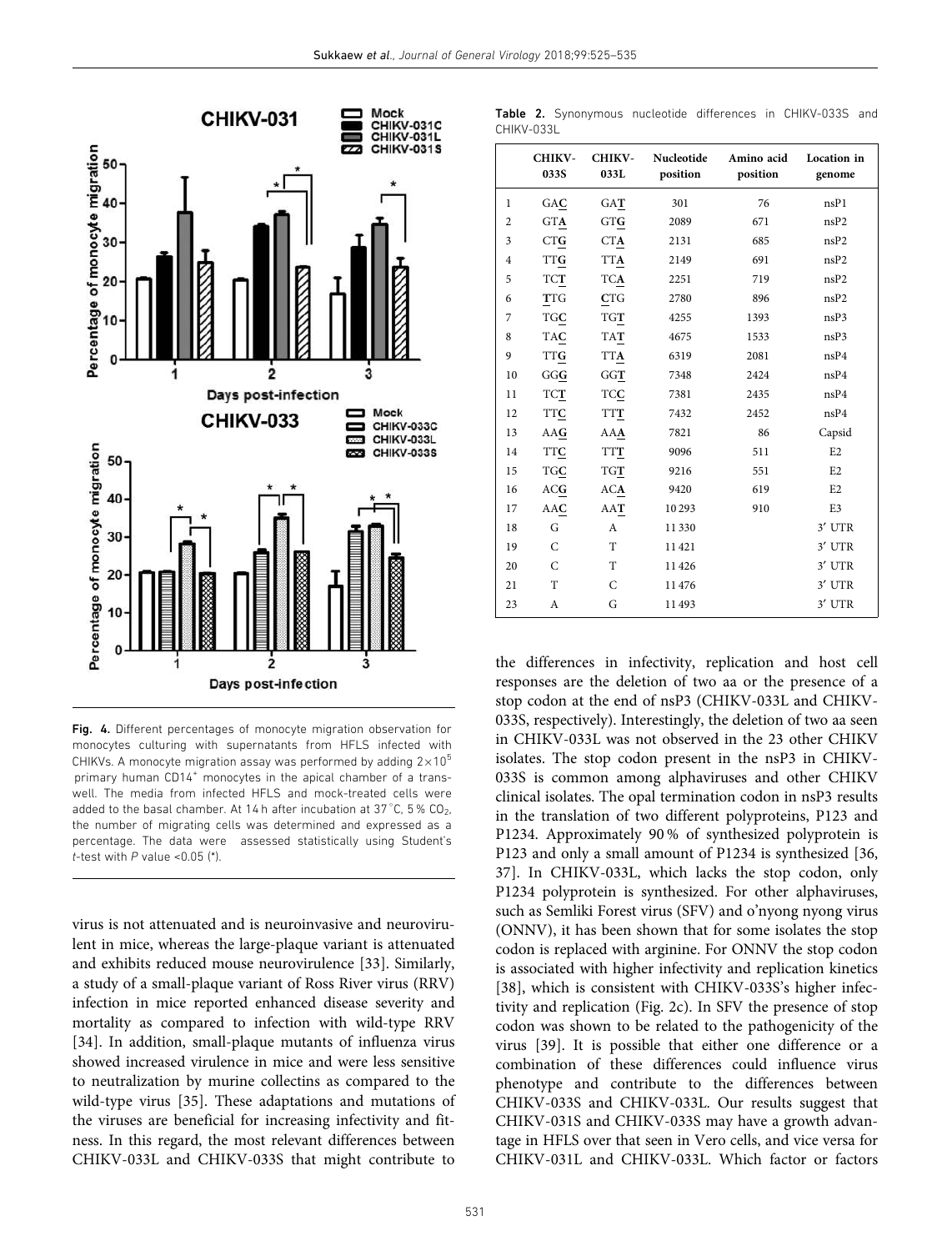|                | <b>CHIKV-033S</b> | aa         | CHIKV-033L            | aa                       | Nucleotide position | Amino acid position | Location in genome |
|----------------|-------------------|------------|-----------------------|--------------------------|---------------------|---------------------|--------------------|
|                | <b>CCA</b>        | Proline    | <b>TCA</b>            | Serine                   | 161                 | 29                  | nsP1               |
| $\overline{c}$ | AAC               | Asparagine | GAC                   | Aspartic acid            | 512                 | 146                 | nsP1               |
| 3              | AAT               | Asparagine | GAT                   | Aspartic acid            | 632                 | 186                 | nsP1               |
| 4              | <b>CTC</b>        | Leucine    | CCC                   | Proline                  | 1296                | 407                 | nsP1               |
| 5              | ACG               | Threonine  | ATG                   | Methionine               | 3705                | 1210 (675)          | nsP2               |
| 6              | CCT               | Proline    | $\overline{\text{r}}$ | Serine                   | 4310                | 1412 (79)           | nsP3               |
| 7              | <b>ATC</b>        | Isoleucine | <b>GTC</b>            | Valine                   | 4982                | 1636 (303)          | nsP3               |
| 8              | CCG               | Proline    | CTG                   | Leucine                  | 5136                | 1687 (354)          | nsP3               |
| 9              | <b>TTA</b>        | Leucine    | -                     |                          | 5642-5645           | 1856 (523)          | nsP3               |
| 10             | <b>TGA</b>        | Stop       | $\equiv$              | $\overline{\phantom{m}}$ | 5645-5647           | 1857 (524)          | nsP3               |
| 11             | GGT               | Glycine    | $\underline{A}GT$     | Serine                   | 9688                | 709 (384)           | E <sub>2</sub>     |

Table 3. Non-synonymous nucleotide changes in CHIKV-033S and CHIKV-033L

determine the growth advantage in HFLS is under investigation.

Fibroblast-like synoviocytes, the major population of the synovium, play a key role in inflammatory cascade complications and are known to be central mediators of joint damage in inflammatory arthritides of either an infectious or a non-infectious origin [40], and the synovium has been shown to be a target of CHIKV infection [19]. Therefore, examining the responses of fibroblast-like synoviocytes against the large- and small-plaque variants should advance our understanding of the pathogenic role of these variants in CHIKV-induced arthralgia/arthritis. Several inflammatory cytokines/chemokines are known to participate in the pathogenesis of CHIKV-induced arthralgia/arthritis [12], and reports have demonstrated a link between IL-1 $\beta$  and IL-6 and severity during the acute phase of CHIKF, while elevation of IL-6, MCP-1 and IL-8 is associated with the chronic phase or prolonged arthralgia [19, 41, 42]. Among these mediators, IL-6 may serve as a principal mediator for inflammation, pain and bone lost during arthralgia/arthritis caused by alphavirus infection [12, 43, 44], as IL-6 is upregulated in the affected joints and blocking IL-6 activity decreases the disease severity [45, 46].

IL-8 is one of the chemokines that participates in bone loss, pain and inflammation in rheumatoid arthritis [47, 48]. IL-8 can drive macrophages into osteoclasts via an autocrine loop. Moreover, osteoclast-derived IL-8 can induce nociceptive pain [49, 50]. In addition, IL-8 induces migration of neutrophils to affected joints and the recruited neutrophils can contribute to the generation of inflammatory arthritis via the lipid–cytokine–chemokine cascade [51].

Beside soluble mediators, immune cells such as monocyte/ macrophage have been shown to participate in arthritogenic alphavirus infection [25, 44, 52]. Blocking these inflammatory cells ameliorated alphavirus-induced arthritis and myositis in a mouse model [53]. For our present work, we showed that the supernatant of HFLS infected with the large-plaque variants or the respective parental clinical isolates contained a high level of MCP-1 and exerted strong chemotactic activities, while the small-plaque viruses were only able to migrate monocytes at a level comparable to the supernatant from mock-infected HFLS.

Our investigation showed that CHIKV-031L, CHIKV-033L and the parental CHIKVs upregulated the production of IL-6, IL-8 and MCP-1 in infected HFLS and strongly induced the migration of primary human monocytes/macrophages. These results suggest that the large-plaque viruses are crucial for arthralgia/arthritis development. The role of small-plaque viruses in the pathology of the joints is unclear, however, we hypothesize that the small-plaque virus may contribute to a certain degree towards the joint pathology, as infection by this variant induced rapid and severe damage of HFLS.

In conclusion, we investigated, for the first time, the interaction between HFLS and the large- and small-plaque variants of CHIKV that were obtained directly from patients' samples. Our results suggest a potential role of large-plaque viruses in joint inflammation and arthralgia/arthritis formation, while small-plaque variants may contribute to virus-induced tissue damage. Why the circulating CHIKV harbours different phenotypes is unclear, but is clearly of great interest. Future studies using infectious clone and site-directed mutagenesis will identify key determinants that contribute to the CHIKV-033S and CHIKV-033L phenotypes.

## **METHODS**

#### Cell culture

Aedes albopictus (C6/36) cells were cultured in minimal essential medium (MEM) (Gibco, Thermo Scientific, MA, USA) with 10 % heat-inactivated foetal bovine serum (FBS) (Gibco, Thermo Scientific) at 28  $^{\circ}{\rm C}$  and 5 %  $\rm CO_2$  in a humidified incubator. Vero cells (African green monkey kidney epithelial cells) were cultured in M199 medium (Gibco, Thermo Scientific) with 10 % FBS (Gibco, Thermo Scientific) at 37 °C and  $5\%$  CO<sub>2</sub> in a humidified incubator. Human fibroblastlike synoviocyte (HFLS) cells were purchased from Cell Applications, Inc. (San Diego, CA, USA). The cells were isolated from the synovium of a healthy 60year-old male according to the manufacturer's instructions. The synoviocytes were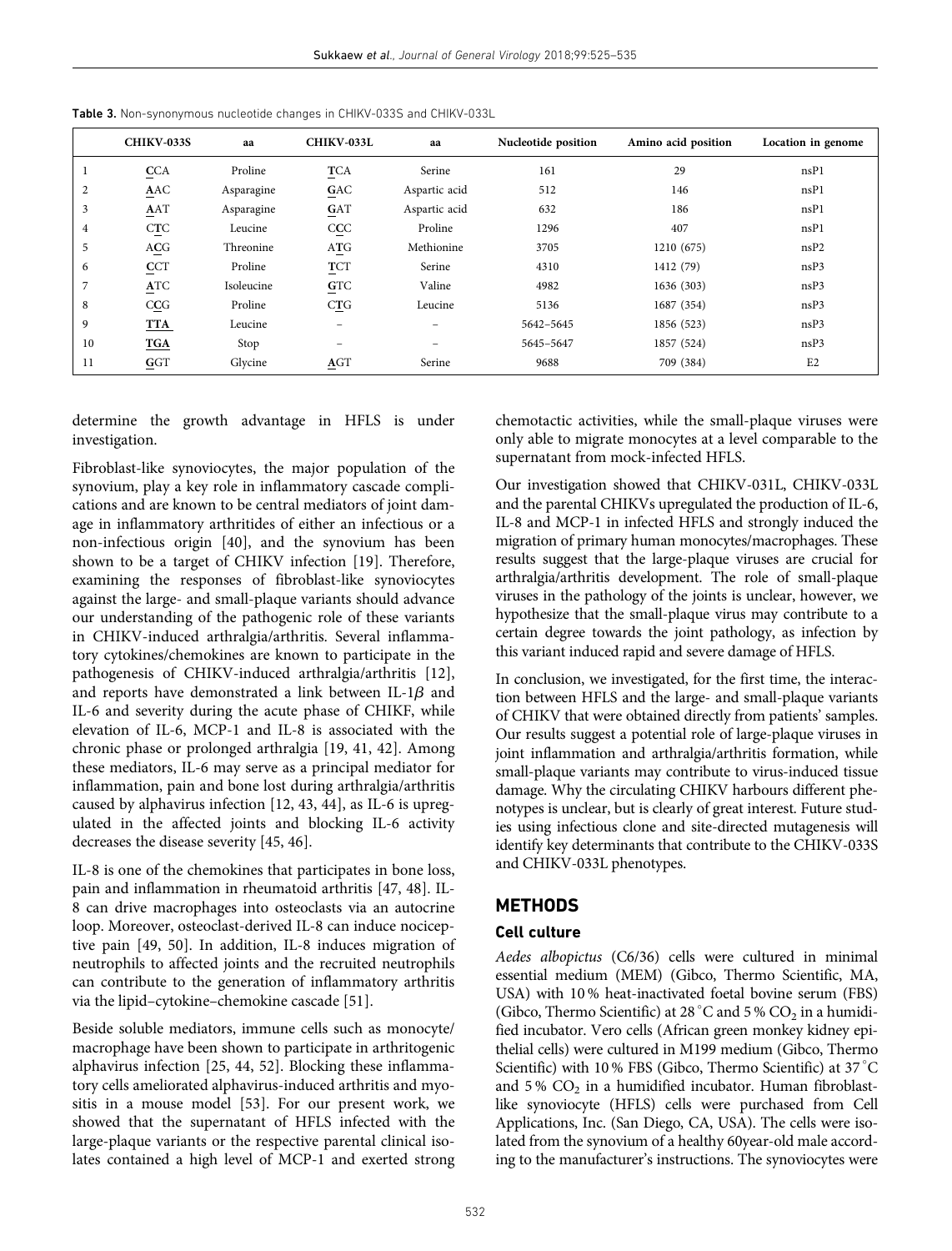characterized by a fibroblast-like morphology and growth pattern, and the expression of CD55 on the cell surface. The cells were cultured in synoviocyte growth medium supplemented according to manufacturer's protocol (415–500; Cell Applications, CA, USA) at 37 °C and 5 %  $CO<sub>2</sub>$  in a humidified incubator. The culture medium was changed every alternate day, and the cells were sub-cultured when they reached 80– 90 % confluence.

#### Virus stock and plaque purification

The chikungunya viruses used in this study were isolated from patients who presented with severe CHIKF at the Community Medical Unit, Pang Nga Hospital, Pang Nga, Thailand, as previously reported [24]. Two clinical isolates, CHIKV-031C and CHIKV-033C, were used in the present study. The viruses were isolated from the patients' sera using C6/36 cells [25]. The working seeds in this study were viruses from the second passage. The CHIKV titres were quantified using a plaque assay on Vero cells.

The isolation of large- and small-plaque phenotypes of CHIKV was performed by plaque purification as described by others [54]. Briefly, Vero cells were seeded at  $2\times10^5$  $\text{cell ml}^{-1}$  in six-well tissue culture plates and cultured for 2 days. The viruses were serially diluted to dilutions that produced between three and five well-separated plaques per well. The diluted viruses were inoculated on a Vero cell monolayer for 90 min and then the cells were washed three times with  $1 \times PBS$  to remove the unbound viruses. The inoculated cells were overlaid with overlay medium containing Earle's balanced salt solution, lactalbumin (US Biological, MN, USA), yeast extract (BD Bioscience, MD, USA), heat-inactivated foetal bovine serum and 1 % agarose (Gibco, Thermo Scientific) before being incubated at  $37^{\circ}$ C and  $5\%$  CO<sub>2</sub> for 6 days. The second overlay was subsequently performed using 0.05 % neutral red (Sigma-Aldrich, USA) in 1 % agarose (Gibco, Thermo Scientific). The clearly visible plaques were marked and gently picked using a p200 pipette with a filter tip. The agarose plug contained in the tip was immediately transferred to the culture of C6/36 cells (one plug/well). The inoculated C6/36 cultures were cultured for 4 days. The supernatants of infected cultures were harvested and plaque purification was repeated until homogeneous large- or homogeneous small-plaque viruses were obtained. The obtained large- and small-plaque viruses were amplified once in C6/36 cells before being used as working seeds.

#### Infection of HFLS cultures

Infections of HFLS were performed as previously described [25]. Briefly, HFLS cells were seeded into 12-well plates at  $8\times10^4$  cells/well and cultured for 24 h. The monolayers of cells were washed once with medium without FBS, and the cells were subsequently incubated with 200 µl of CHIKV (clinical isolates, large- and small-plaque variants of CHIKV) at an m.o.i. of 0.01 p.f.u. cell<sup>-1</sup> at  $37^{\circ}$ C for 90 min. The inoculated cultures were then washed three times with 1×PBS to remove unbound viruses. The cultures were

maintained in 1.5 ml of complete culture medium with the manufacturer's recommended supplements at 37 °C in the presence of  $5\%$  CO<sub>2</sub>. Two hundred microlitres of the culture supernatants were harvested every 24 h for 5 consecutive days, and the cultures were replenished with the same volume of fresh synoviocyte growth medium. The harvested supernatants were clarified for cell debris by centrifugation at 1500 r.p.m. at  $4^{\circ}$ C for 10 min. The cleared supernatants were quantified for viral production by plaque assay, with mock-infected HFLS culture being used as a negative control.

#### Plaque assay

Briefly, Vero cells were seeded into 12-well plates at a density of  $1\times10^5$  cells per well and cultured to confluence for 2 days. Subsequently, 200 µl of serially 10-fold diluted samples were added to the monolayer and the cells were incubated at  $37^{\circ}$ C in 5%  $CO_2$  for 90 min with occasional agitation. After adsorption and penetration, the monolayer of the cells was covered with plaque nutrient containing 1 % agarose and then incubated at  $37^{\circ}$ C and 5% CO<sub>2</sub> for 7 days. The cells were fixed with 3.7 % formalin in PBS and stained with 12.5 % (W/V) crystal violet. Viral titres were determined as  $p.f.u.m<sup>1</sup>$  [55]. Plaque morphology was observed and the diameter of the plaques was measured.

## Detection of cytokines and chemokines production by ELISA

The supernatants from CHIKV-infected and diluent-treated control cultures were quantified for TNF- $\alpha$ , IL-6, IL-8, MCP-1 and MCP-3. All of the ELISA kits were purchased from R&D Systems, Inc. (Minneapolis, MN, USA). All ELI-SAs were performed according to the procedure supplied by the manufacturer.

#### Migration assay

Cell migration assays were performed according to previously described procedures with minor modifications [56]. The assay was performed using a 24-well transwell inserted with 8  $\mu$ m-pore-diameter polycarbonate filters (Corning, Corning, NY, USA). The CD14<sup>+</sup> human primary monocytes were isolated from a healthy donor as previously described [25]. Briefly, peripheral blood mononuclear cells (PBMCs) were isolated from 50 ml peripheral blood using Lymphoprep (Axis-Shield PoCAS, Oslo, Norway). The monocytes were purified from PBMCs using an anti-CD14 antibody and magnetic bead isolation (MACS, Miltenyi Biotec, Germany). A total of  $10^5$  purified monocytes in 200 µl were seeded into the upper chamber and the same volume of cultured supernatants from CHIKV-infected HFLS was added to the basal chamber. The number of monocyte cells that migrated from the upper chamber was counted after 14 h of incubation at 37 °C, 5 %  $CO<sub>2</sub>$  in a humidified incubator. Non-migrating cells were detached with a cotton swab and the membranes were removed, fixed with methanol and then stained with eosin and methylene blue. The number of cells that were attached to the transwell membranes was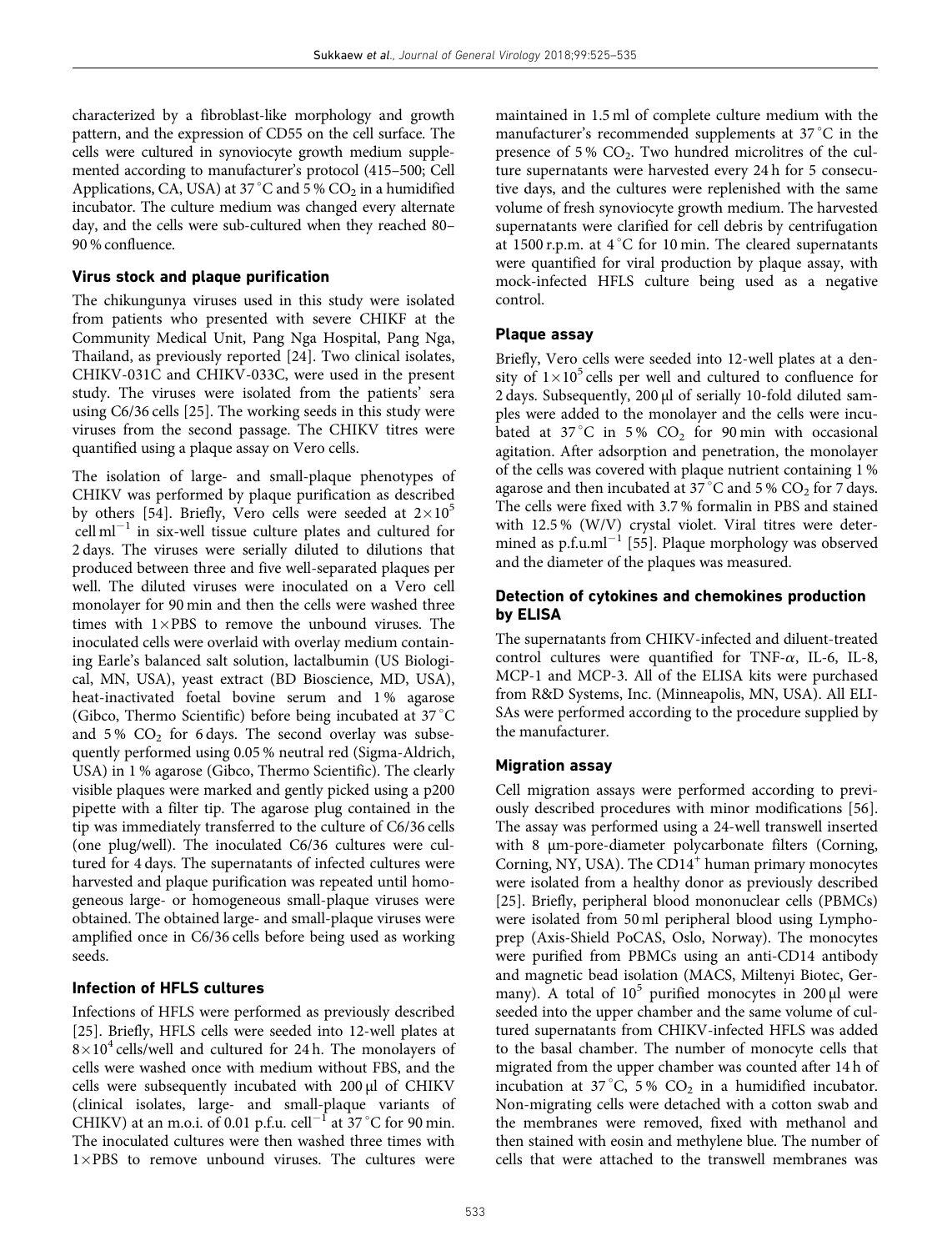determined. The number of cells that migrated was expressed as a percentage of the total number of cells.

## Sequencing and sequence analyses of plaque purified virus

Total RNA from C6/36 cells infected with CHIKV-033S or CHIKV-033L was extracted using Trizol (Thermo Fisher Scientific, MA, USA). One microgram of total RNA was reverse-transcribed using random nonamer primers and MMLV reverse transcriptase (Sigma-Aldrich, Inc., USA) according to the manufacturer's instructions. cDNA was used to amplify 1200–1700 bp-long PCR fragments using Phusion High-Fidelity DNA polymerase (New England Biolabs, Inc., USA). The PCR primers used are listed in Table S1 (available in the online version of this article). Sequencing was carried out by the Australian Genome Research Facility (AGRF, Brisbane, Australia). DNAStar (SeqManPro and MegaAlignPro) and BioEdit software was used to analyse the viral sequences.

### Statistical analysis

Statistical analysis was performed using the GraphPad prism program, version 5 (GraphPad software, Inc., La Jolla, CA, USA). For comparison between two study groups, Student's *t*-test was used with  $P<0.05$  (\*) being considered a significant difference.

#### Funding information

This work was supported by the Office of the Higher Education Commission and Mahidol University under the National Research Universities Initiative and by a grant from the National Science and Technology Development Agency, Thailand (P-09-00477 to S. U.). A. S. receives financial support for her PhD program from the Thailand Research Fund through the Royal Golden Jubilee PhD Program (grant no. PHD/ 0096/2553). Ther sequencing work was supported by an Australian NHMRC grant to S. M. (ID: 1047252). S. M. is the recipient of a NHMRC Senior Research Fellowship (ID:1059167).

#### Conflicts of interest

The authors declare that there are no conflicts of interest.

#### References

- 1. Cavrini F, Gaibani P, Pierro AM, Rossini G, Landini MP et al. Chikungunya: an emerging and spreading arthropod-borne viral disease. J Infect Dev Ctries 2009;3:744–752.
- 2. Burt FJ, Rolph MS, Rulli NE, Mahalingam S, Heise MT. Chikungunya: a re-emerging virus. Lancet 2012;379:662–671.
- 3. Burt FJ, Chen W, Miner JJ, Lenschow DJ, Merits A et al. Chikungunya virus: an update on the biology and pathogenesis of this emerging pathogen. Lancet Infect Dis 2017;17:e107-17.
- 4. Solignat M, Gay B, Higgs S, Briant L, Devaux C. Replication cycle of chikungunya: a re-emerging arbovirus. Virology 2009;393:183– 197.
- 5. Powers AM, Brault AC, Tesh RB, Weaver SC. Re-emergence of Chikungunya and O'nyong-nyong viruses: evidence for distinct geographical lineages and distant evolutionary relationships. J Gen Virol 2000;81:471–479.
- 6. Robinson MC. An epidemic of virus disease in Southern Province, Tanganyika Territory, in 1952-53. I. Clinical features. Trans R Soc Trop Med Hyg 1955;49:28–32.
- 7. Halstead SB, Scanlon JE, Umpaivit P, Udomsakdi S. Dengue and Chikungunya virus infection in man in Thailand, 1962–1964. IV. Epidemiologic studies in the Bangkok metropolitan area. Am J Trop Med Hyg 1969;18:997–1021.
- 8. Fischer M, Staples JE. Notes from the field: Chikungunya virus spreads in the Americas - Caribbean and South America, 2013- 2014. MMWR Morb Mortal Wkly Rep 2014;63:500–501.
- 9. Cauchemez S, Ledrans M, Poletto C, Quenel P, de Valk H et al. Local and regional spread of Chikungunya fever in the Americas. Euro Surveill 2014;19:20854.
- 10. Kautz TF, Díaz-Gonzalez EE, Erasmus JH, Malo-García IR, Langsjoen RM et al. Chikungunya virus as cause of febrile illness outbreak, Chiapas, Mexico, 2014. Emerg Infect Dis 2015;21:2070– 2073.
- 11. Singh SK, Unni SK. Chikungunya virus: host pathogen interaction. Rev Med Virol 2011;21:78–88.
- 12. Chow A, Her Z, Ong EK, Chen JM, Dimatatac F et al. Persistent arthralgia induced by Chikungunya virus infection is associated with interleukin-6 and granulocyte macrophage colony-stimulating factor. J Infect Dis 2011;203:149–157.
- 13. Dupuis-Maguiraga L, Noret M, Brun S, Le Grand R, Gras G et al. Chikungunya disease: infection-associated markers from the acute to the chronic phase of arbovirus-induced arthralgia. PLoS Negl Trop Dis 2012;6:e1446.
- 14. Pialoux G, Gaüzère BA, Jauréquiberry S, Strobel M. Chikungunya, an epidemic arbovirosis. Lancet Infect Dis 2007;7:319–327.
- 15. Simon F, Parola P, Grandadam M, Fourcade S, Oliver M et al. Chikungunya infection: an emerging rheumatism among travelers returned from Indian Ocean islands. Report of 47 cases. Medicine 2007;86:123–137.
- 16. Miner JJ, Aw-Yeang HX, Fox JM, Taffner S, Malkova ON et al. Brief Report: Chikungunya viral arthritis in the United States: a mimic of seronegative rheumatoid arthritis. Arthritis Rheumatol 2015;67:1214–1220.
- 17. Feldstein LR, Rowhani-Rahbar A, Staples JE, Weaver MR, Halloran ME et al. Persistent arthralgia associated with Chikungunya virus outbreak, US Virgin Islands, December 2014–February 2016. Emerg Infect Dis 2017;23:673–676.
- 18. Thiberville SD, Boisson V, Gaudart J, Simon F, Flahault A et al. Chikungunya fever: a clinical and virological investigation of outpatients on Reunion Island, South-West Indian Ocean. PLoS Negl Trop Dis 2013;7e2004.
- 19. Hoarau JJ, Jaffar Bandjee MC, Krejbich Trotot P, das T, Li-Pat-Yuen G et al. Persistent chronic inflammation and infection by Chikungunya arthritogenic alphavirus in spite of a robust host immune response. J Immunol 2010;184:5914–5927.
- 20. Gardner J, Anraku I, Le TT, Larcher T, Major L et al. Chikungunya virus arthritis in adult wild-type mice. J Virol 2010;84:8021–8032.
- 21. Morrison TE, Oko L, Montgomery SA, Whitmore AC, Lotstein AR et al. A mouse model of Chikungunya virus-induced musculoskeletal inflammatory disease: evidence of arthritis, tenosynovitis, myositis, and persistence. Am J Pathol 2011;178:32–40.
- 22. Wilson JA, Prow NA, Schroder WA, Ellis JJ, Cumming HE et al. RNA-Seq analysis of Chikungunya virus infection and identification of granzyme A as a major promoter of arthritic inflammation. PLoS Pathog 2017;13:e1006155.
- 23. Sourisseau M, Schilte C, Casartelli N, Trouillet C, Guivel-Benhassine F et al. Characterization of reemerging Chikungunya virus. PLoS Pathog 2007;3:e89.
- 24. Lohachanakul J, Phuklia W, Thannagith M, Thonsakulprasert T, Ubol S. High concentrations of circulating interleukin-6 and monocyte chemotactic protein-1 with low concentrations of interleukin-8 were associated with severe Chikungunya fever during the 2009– 2010 outbreak in Thailand. Microbiol Immunol 2012;56:134– 138.
- 25. Phuklia W, Kasisith J, Modhiran N, Rodpai E, Thannagith M et al. Osteoclastogenesis induced by CHIKV-infected fibroblast-like synoviocytes: a possible interplay between synoviocytes and monocytes/macrophages in CHIKV-induced arthralgia/arthritis. Virus Res 2013;177:179–188.